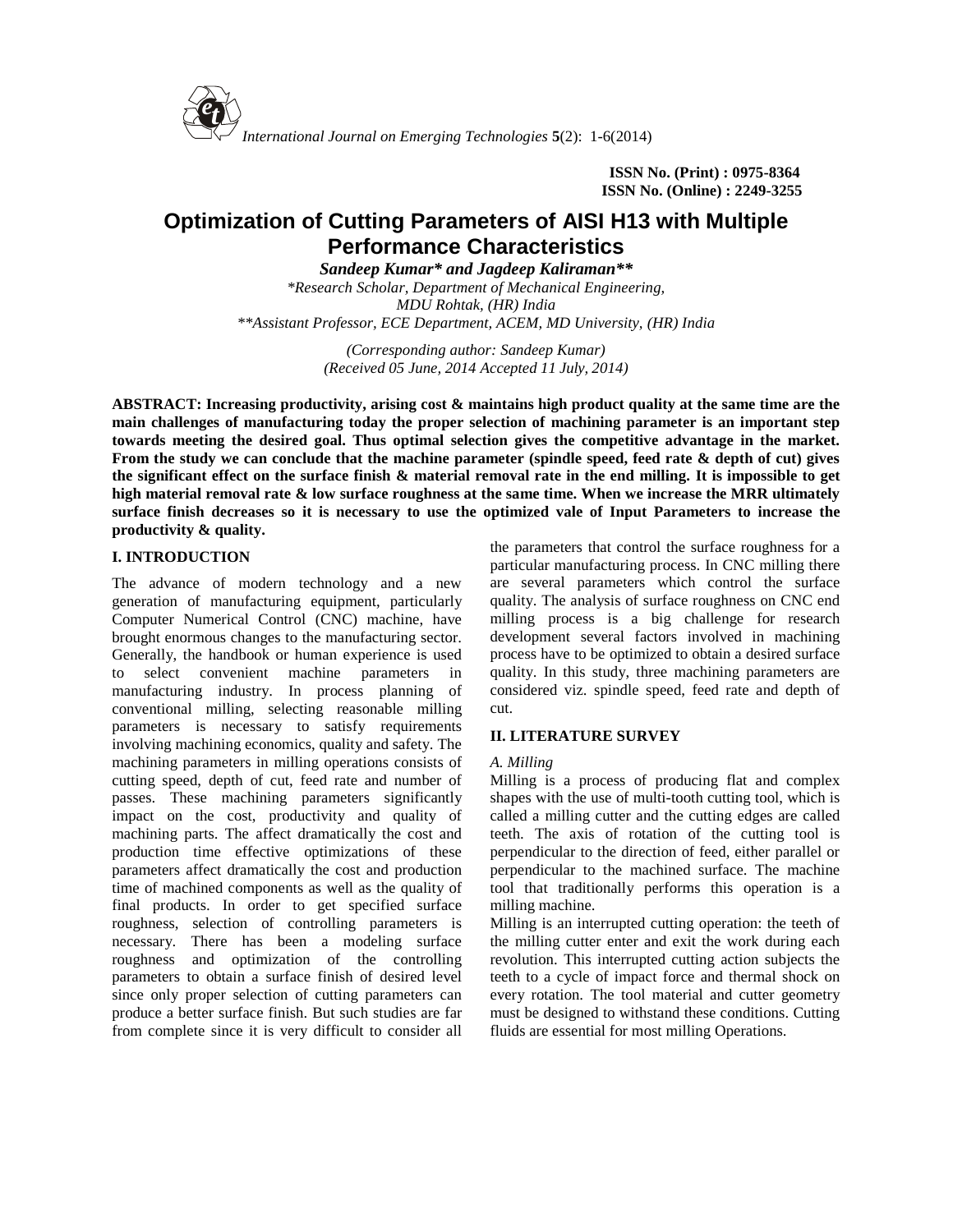*Kumar and Kaliraman* **2**



**Fig. 1.** Milling operation.

Milling operation: The cutter is lifted to show the chips, and the work, transient,

and machined surfaces. Cutting conditions in milling: In milling, each tooth on a tool removes part of the stock in the form of a chip. The basic interface between tool and work part is pictured below. This shows an only a few teeth of a peripheral milling cutter: Cutting velocity V is the peripheral speed of the cutter is defined

$$
V = dn.
$$

Where D is the cutter outer diameter and N is the rotational speed of the cutter.

As in the case of turning, cutting speed V is first calculated or selected from appropriate reference sources, and then the rotational speed of the cutter N, which is used to adjust milling machine controls, is calculated. Cutting speeds are usually in the range of 0.1~4 m/s, lower for difficult-to-cut materials and for rough cuts, and higher for non-ferrous easy-to-cut materials like aluminum and for finishing cuts.



Fig. 2 Basics of peripheral(slab) milling operation

### **III. OBJECTIVES**

(i) Review of literature based on CNC end milling.

(i) Review of incrition based on CIVC chamming.<br>
(ii) Study of effect of various input parameters on output characteristics.

(iii) Selection of input parameters & output characteristic.

(iv) Selection of machine & material.

(v) Design of experiment using taguchi technique.

(vi) Experimental determination of the effects of the machine parameters on the output characteristics.

(vii) Optimization of the quality characteristic using taguchi technique.

(viii) Validation of the result.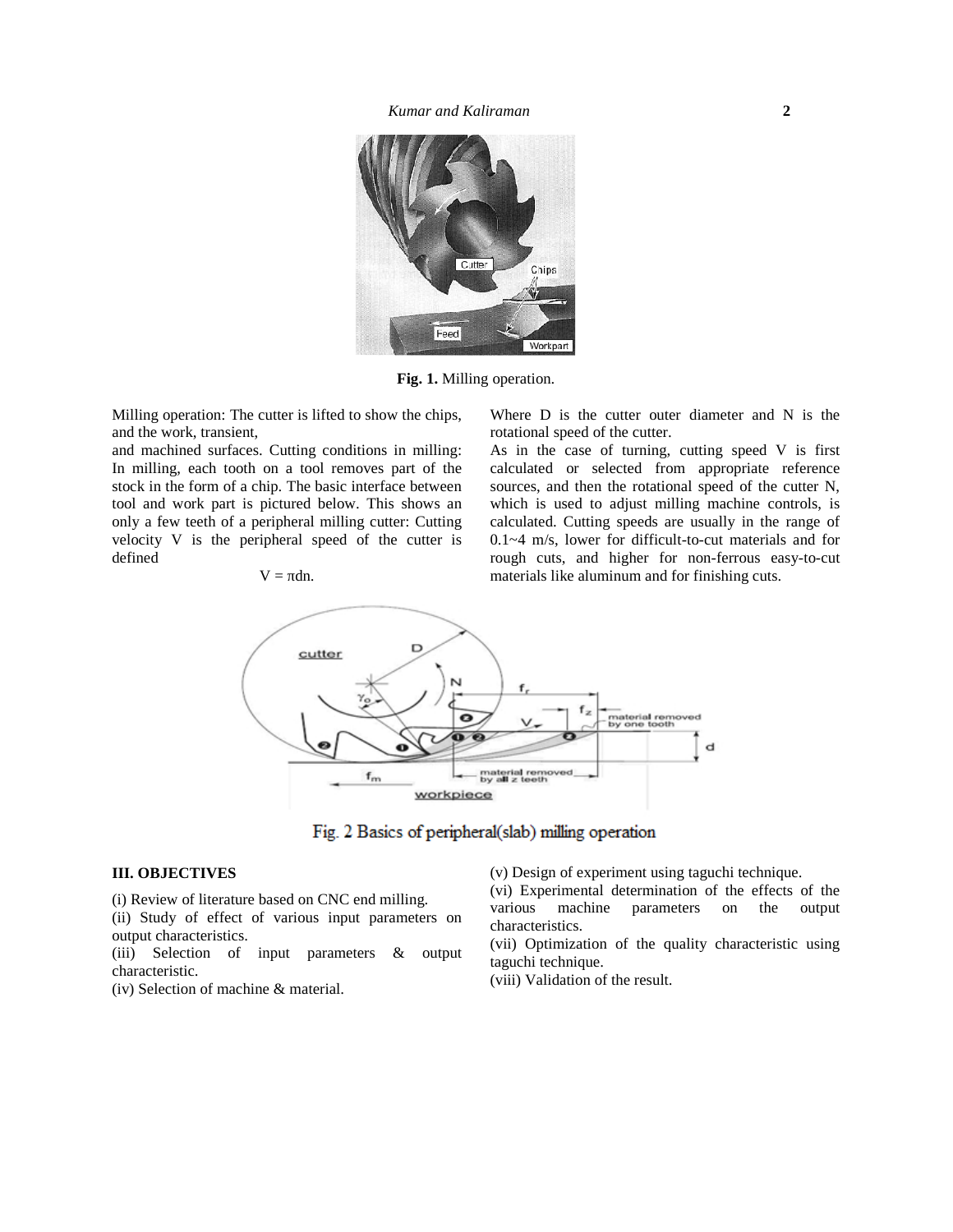

**Selection of Input Parameters & output characteristics of End Milling**

**Fig. 3.** Cause and effect diagram.

# **IV. DESIGN OF EXPERIMENTS**

The design of experimentation has a significant role on the number of experiments needed. Therefore cutting experiments have to be designed. In this study a 3 level face centered cubic design were performed to obtain the

surface roughness values a total of 20 experiments are conducted at 3 levels for the three input variables speed, feed, depth of cut. Table shows the actual design data and Table shows the measured Ra and tool wear values with coaded parameters.

| Factors         | Unit | Level-1 | Lavel-2 | Level-3 |
|-----------------|------|---------|---------|---------|
|                 |      |         |         |         |
| 1.Speed         | rpm  | 3500    | 4000    | 4500    |
|                 |      |         |         |         |
| 2. Feed Rate    | mm/t | 0.01    | 0.03    | 0.05    |
| 3. Depth of Cut | mm   | 0.20    | 0.35    | 0.50    |
|                 |      |         |         |         |

**Table 1. Recommended Value of Input Parameters.**

|  |  |  | Table 2. Chemical Composition (wt%) of AISI H13 : |  |
|--|--|--|---------------------------------------------------|--|
|--|--|--|---------------------------------------------------|--|

| Element | Weight (%) | Element | Weight (%) |
|---------|------------|---------|------------|
| C       | 0.36       | ◡       | 5.00       |
| Si      | 1.00       | Mo      | $\sim$<br> |
| Mn      | 0.40       |         | 0.90       |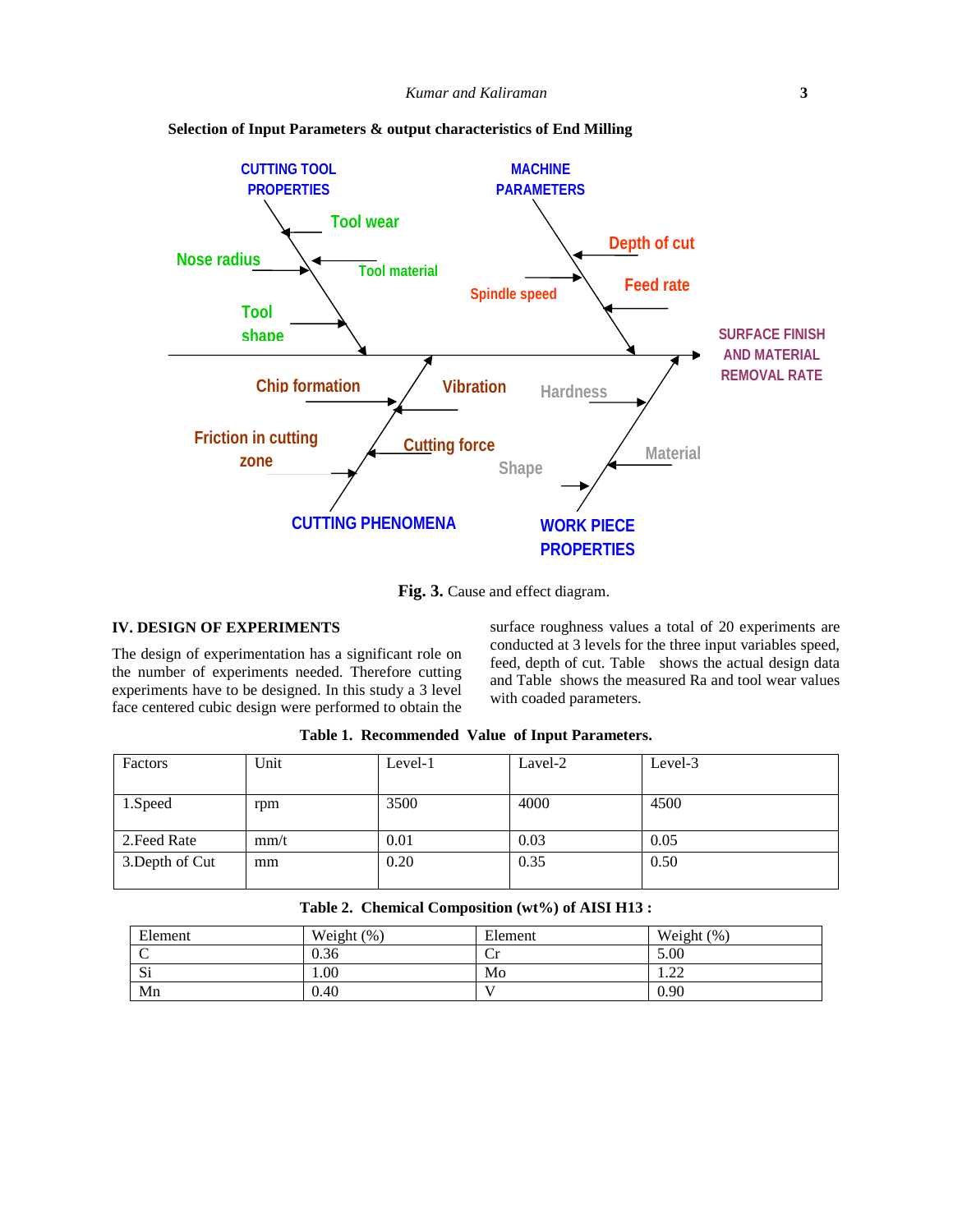**Table 3. Mechanical Properties of H13 :**

| Properties                      | Measured Value |
|---------------------------------|----------------|
| <b>Brinal Hardness</b>          | <b>50 HRC</b>  |
| Density                         | 7760 kg/m3     |
| <b>Ultimatetensile Strength</b> | 1610 MPa       |
| Liquidus Temperature            | 1727k          |

**Multi Objective Optimization:** In this present investigation, an attempt has been made to optimize simultaneously the surface roughness after machining of hard material namely AISI H13. Therefore, a multi objective simultaneous optimization technique is used by incorporating response surface methodology to find out the optimal solution as combination of input process parameters as shown design of input process parameters as shown design input parameters on surface roughness.

Now using RSM and desirability analysis for optimization of process.

Optimal Process Parameters with Respect to Surface Roughness: We have already seen the optimal process parameters in individual consideration. After analyzing the process parameters for surface roughness individually we again optimize the process parameters for surface roughness and tool wear together. Hence we find the optimal process parameters using Optimal Value of Process Parameters for Surface Roughness.

| Table 4. Optimal Value of Process Parameters for Surface Roughness. |  |
|---------------------------------------------------------------------|--|
|---------------------------------------------------------------------|--|

| Speed(rpm) | Feed(mm) | $DOC$ (mm) | $Ra(\mu m)$ |
|------------|----------|------------|-------------|
| 4500       | Tooth    | ∪.∠        | 0.113166    |

| Sr.No. | Spindle speed(rpm) | Feed Rate(mm) | Depth of cut(mm) |
|--------|--------------------|---------------|------------------|
|        |                    |               |                  |
|        |                    |               |                  |
|        |                    |               |                  |
|        | $\overline{ }$     |               |                  |
|        | ◠                  |               |                  |
|        |                    |               |                  |
|        |                    |               |                  |
| o      | ⌒                  |               |                  |
|        | っ                  |               |                  |
| 10     |                    |               |                  |

**Table 5. Analysis of Variance for optimal values.**

| Table 6. |  |
|----------|--|

| Sr.No.         | Spindle speed(rpm) | Feed Rate(mm) | Depth of cut(mm) |
|----------------|--------------------|---------------|------------------|
|                | 3500               | 0.01          | 0.20             |
| $\overline{2}$ | 3500               | 0.03          | 0.35             |
| 3              | 3500               | 0.05          | 0.50             |
| $\overline{4}$ | 4000               | 0.01          | 0.35             |
| 5              | 4000               | 0.03          | 0.50             |
| 6              | 4000               | 0.05          | 0.20             |
|                | 4500               | 0.01          | 0.50             |
| 8              | 4500               | 0.03          | 0.20             |
| $\mathbf Q$    | 4500               | 0.05          | 0.35             |
| 10             | 4500               | 0.01          | 0.20             |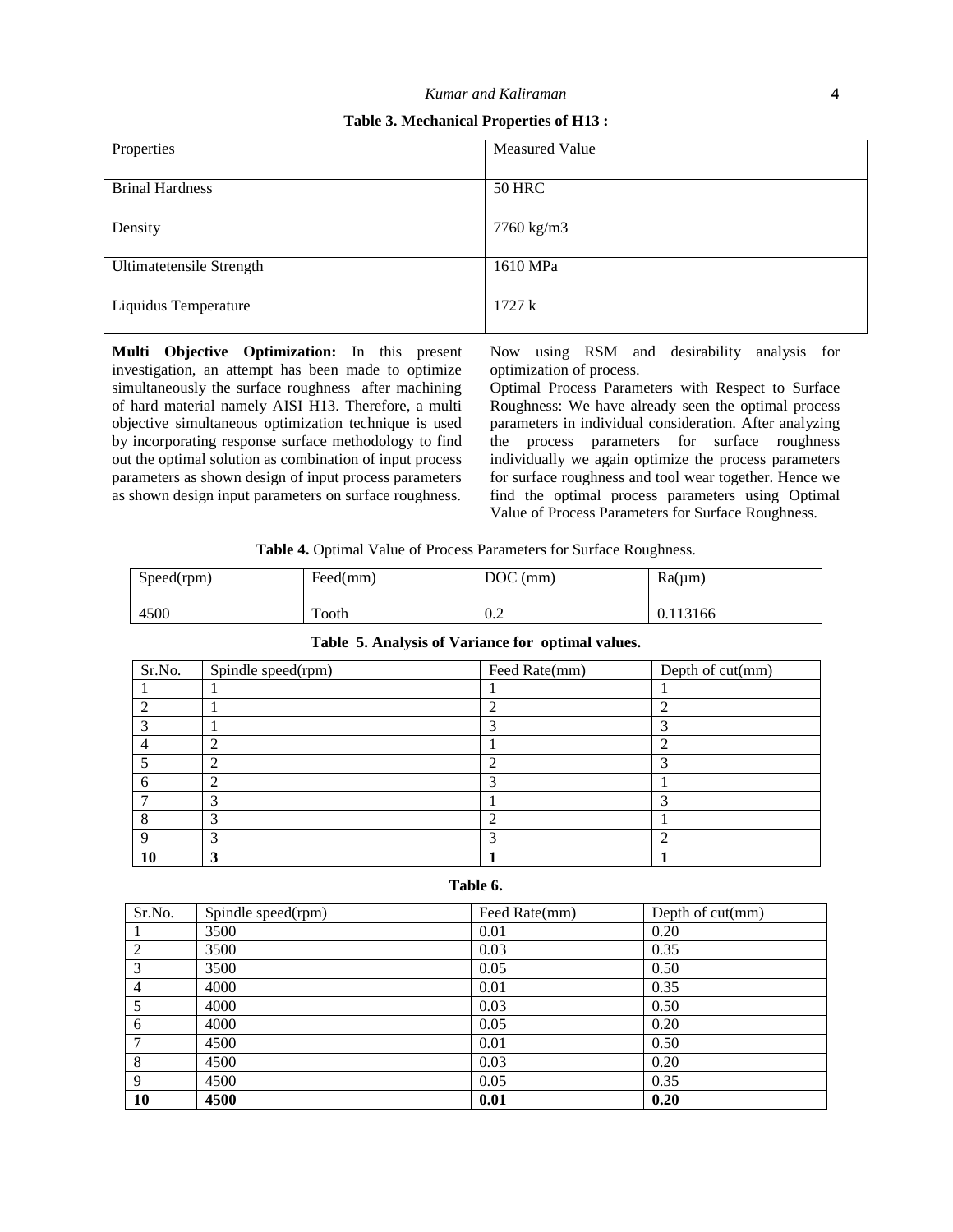| Table 7. |  |  |
|----------|--|--|
|----------|--|--|

| $\sim$<br>$^{\circ}$ rpm,<br>speed ! | tooth<br>Feed(mm | DOC(<br>mm                   | (u <sub>m</sub> )<br>Ka<br>___ |
|--------------------------------------|------------------|------------------------------|--------------------------------|
| 4500                                 | $\sim$           | $\mathsf{U}.\mathsf{\Delta}$ | 1166                           |
|                                      | 0.01             |                              | <u>v. I J</u>                  |

**Parameters Effect of Process:** To visualize the influence of the designed process parameters over the two response variables and also to find their nature of variations with respect to designed parameters three dimensional surface plots have been developed as shown in Fig. 1 to 3. The surface plots physically represent the surface plot graph is showing the surface roughness parameters in Z-axis corresponding to depth of cut (X-axis) and feed rate (Y-axis).

We see that surface roughness is increased with increase in feed rate but there are slightly changes in surface roughness with increasing the depth of cut as shown in above surface plot. From Fig. 3 it is clear that at high spindle speed the value of surface roughness is very small. For the some region depth of cut is speed, we observe that value of surface roughness is increased. But at higher spindle speed and depth of cut the value of surface roughness is minimum.









#### **V. FUTURE WORK**

In future we can further work in the field of optimization of these machine parameters. The experiment would be carried in the next semester on the basis of study work in the field of optimization of these parameters can be done so as to find the desired result in the least number of experiments. The effect of

various machine parameters on surface roughness and material removal rate will be experimentally determined. The experiment is to be done on the Haas Mini Mill considering the spindle speed, feed rate, and depth of cut as the input machine parameters. The work piece material is to be taken is of die material (EN8) and tool considered is four flute high speeds steel.